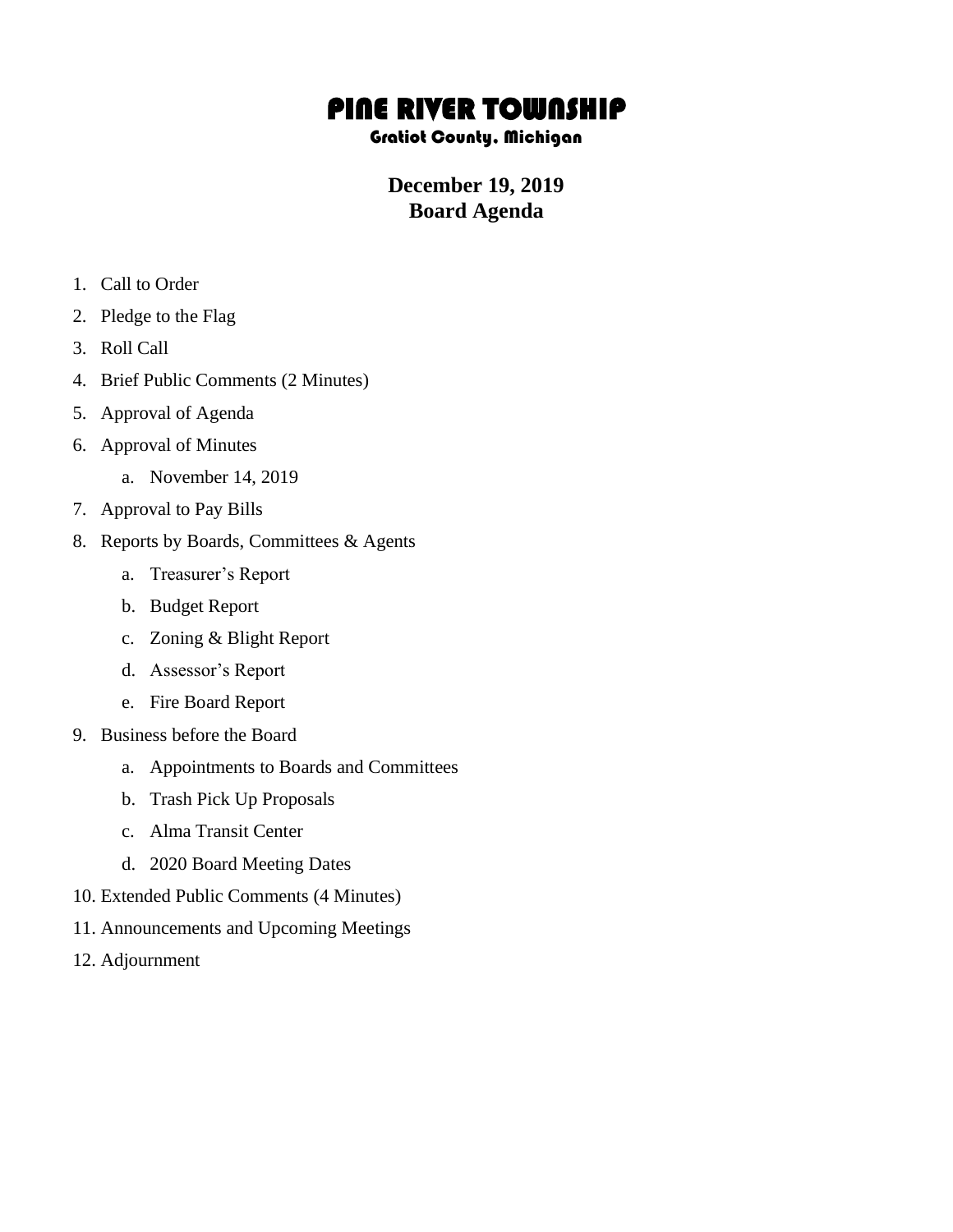## **MINUTES OF THE PINE RIVER TOWNSHIP BOARD MONTHLY MEETING DECEMBER 19, 2019**

- 1) The regular monthly meeting of the Pine River Township Board was called to order at 7:00 P.M. by Supervisor Beeson at the Township Hall.
- 2) Pledge the flag: The board and the public said the pledge to the flag.
- 3) Roll Call: Baker: present, Best: present, Moeggenborg: present, Beeson: present, Whitmore: present. (5) Board members present, (0) absent.
- 4) Brief Public comments (2 minutes):
- 5) Approve the Agenda:

Motion by Moeggenborg: second by Best: to approve the agenda with the addition of 9e. All present board members approved. Motion carried 5-0.

6) Approve the Minutes:

Motion by Best: second by Moeggenborg: to approve the Regular Meeting Minutes of November 14, 2019, as presented. All present board members approved. Motion carried 5-0.

7) Approval to Pay Bills:

Motion made by Baker: second by Moeggenborg: to pay bills as presented in the amount of \$16,388.91. All present board members approved. Motion carried 5-0.

- 8) Reports by Boards, Committees & Agents
	- a) Treasurers Report Discussion: Board Reviewed, Bank Reconciliations have been received and reviewed by all present. Placed on file.
	- b) Budget Report Discussion: report placed on file.
	- c) Zoning & Blight Officer working with Courters.
	- d) Assessor Report no report.
	- e) Fire Services no report.
- 9) Business before the Board
	- a) Appointments to Boards and Committees

i) Motion by Moeggenborg: second by Baker: to accept the nomination of Jim Monroe replacing Jerry Clark's Board of Review term. All present members approved. Motion carried 5-0.

ii) Motion by Baker: second by Moeggenborg: to accept the reupping of Dave Best to Planning Commission and Zoning Board of Appeals. All present members approved. Motion carried 5-0.

iii) Motion by Best: second by Baker: to accept the reupping of Michelle Shattuck as the Zoning Administrator. All present members approved. Motion carried 5-0.

iv) Motion by Best: second by Moeggenborg: to accept the reupping of Vic Peckinpaugh to the Zoning Board of Appeals. All present members approved. Motion carried 5-0.